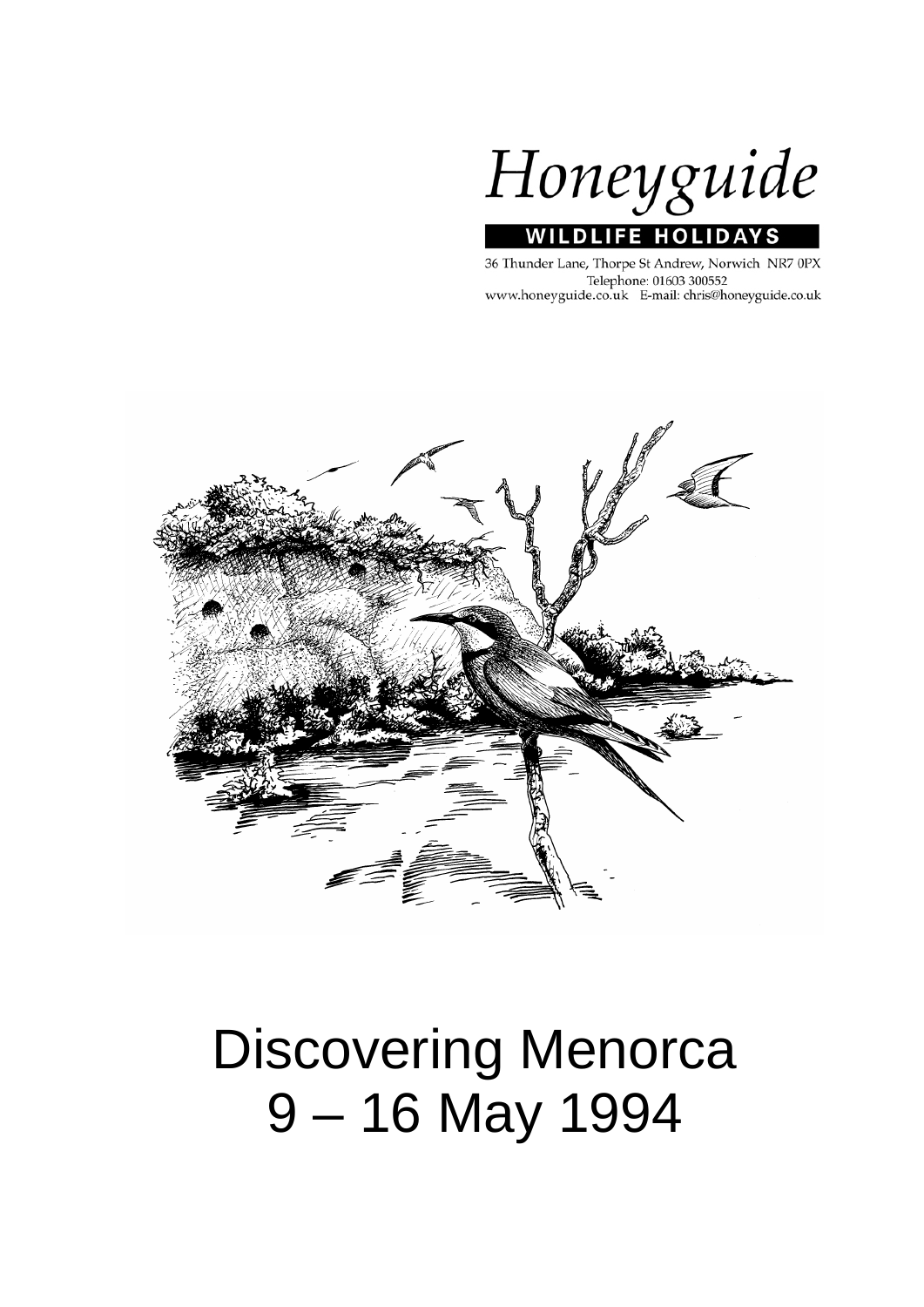## **DISCOVERING MENORCA 9-16 MAY 1994**

List of participants

Frank and Joyce Dunn Angela Turner Ann Suckling Michael and Doreen Pill Betty Griffin Margaret Houke Anne Carr Bill and Beryl Storey Helen Smith Manfred and Margaret Gorlin Jill Bottomley Ann Urmston

John Waldon ) Leigh Lock ) leaders

Report written by John Waldon and Leigh Lock

Our hosts: Shaun & Jenny Murphy, Matchani Gran

Illustrations by Rob Hume. Cover: bee-eaters.

A thank-you letter from GOB for the Honeyguide donation (see page 4) appears at the end of the scanned Menorca Plants 1996 PDF.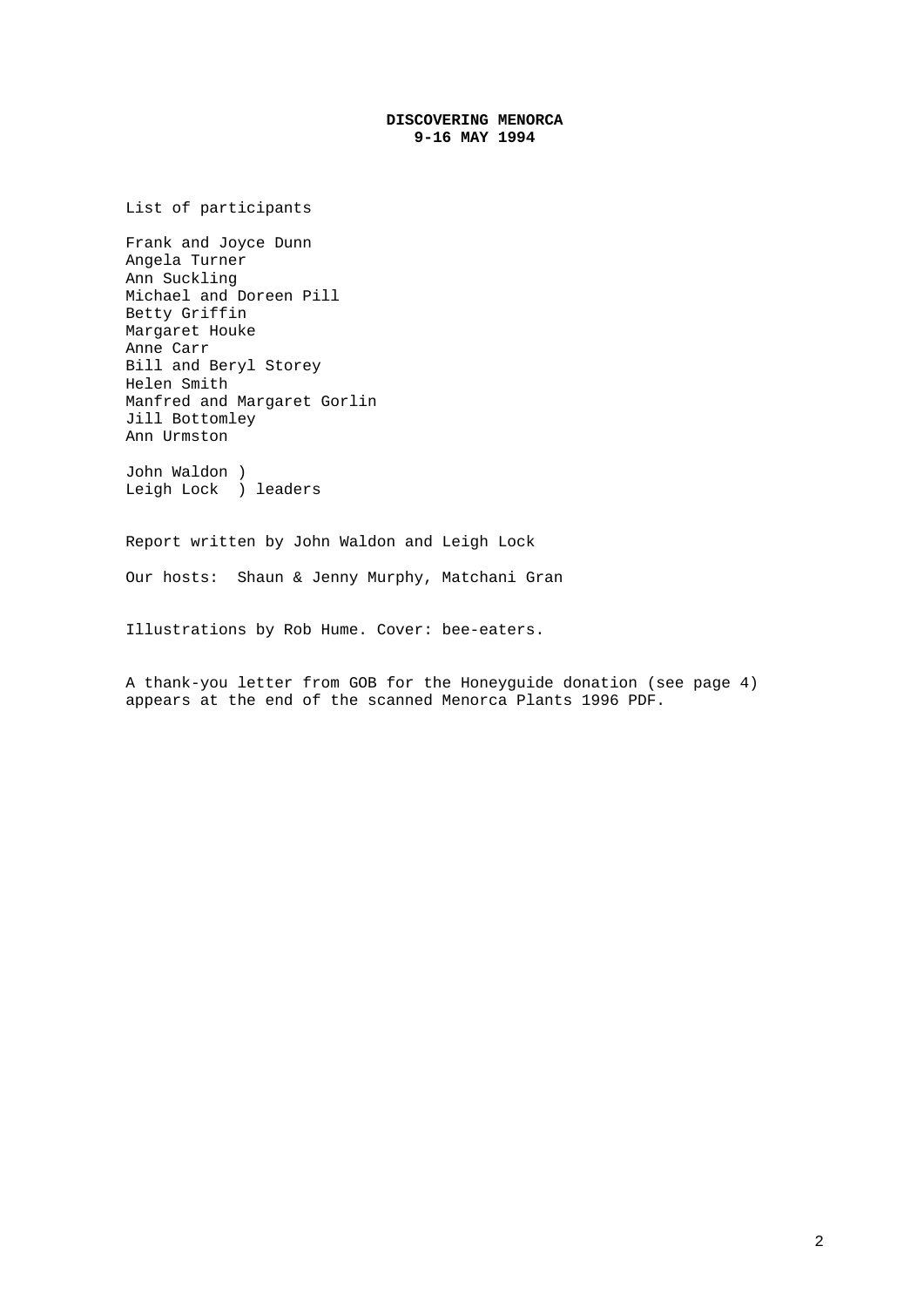#### INTRODUCTION

This was the first Honeyguide wildlife holiday to Menorca, the second largest of the Balearic Islands. The island is relatively small, a little over 45 km long and only 20 km at its widest point. However, the island offers a wide range of landscapes and distinctive geology, which in turn provide an array of habitats.

The holiday began early on Monday 9 May. The flight from Luton was on time, arriving a few minutes early at Mahón airport at 10.05 local time. Before landing, the 'plane flew directly south across the island providing those of us fortunate to have a window seat with a tantalising glimpse of turquoise seas, sandy coves and some of the places we were to visit over the following seven days. After clearing the airport we were greeted by Shaun Murphy, the proprietor of our hotel and a representative from DonCars (providers of the two minibuses and a car).

A short drive to our base revealed the first birds, including a red kite quartering the airfield and hoopoes on the drive. On arrival at Matchani Gran, a private Menorcan country house situated just outside of Sant Climent, Shaun and his wife Jenny introduced themselves, their two `guard dogs' and their delightful house to us. While we waited to be shown to our rooms, telescopes and binoculars scanned the fields next to the building. Within minutes, Thekla larks, short-toed larks, Sardinian warblers and an obliging woodchat shrike appeared. Overhead two booted eagles were joined by migratory swallows and swifts. All were to become familiar to us as would be the daily dawn chorus of hoopoes. Over lunch we began to become acquainted with our group, including Jill who had travelled independently. From the start it was a friendly and enthusiastic group. This was our first opportunity to introduce ourselves to the group. While explaining our plans for the rest of the day and the week ahead, we were continually interrupted by a new bird call or a flock of birds passing overhead. Ann Urmston's flight arrived later in the day and by evening the group was complete.

The travelling arrangements were organised. The leaders were to drive the minibuses (capacity eight) and Margaret Gorlin the car. While we encouraged people to change vehicles during the week, this did not happen. Because everyone mixed at meal times and during those not so frequent periods set aside for relaxation, travelling in three vehicles did not cause any problems. As some of the roads were a little rough (!), it's difficult to say who had the most comfortable ride. While the minibuses were higher and allowed you to see over the stone walls, their suspension was a little harsh.

Access to the main birding sites was most often easy and free. There were two sites for which we needed to seek permission and, long before we left England, effort was made on our behalf by Julie Brahms and Bruce Laurie. However, right up to the last minute we did not know if we would be successful in gaining access to Montgofre Nou and La Val. Both are private estates and, as the owners had recently died, it was unclear who, if anyone, could give us permission. In the end we visited both. Permission to visit Montgofre Nou was given by Sara Casell, secretary to Fundació Rubio y Tuduri. This is a beautiful place with pools, woods and spectacular limestone cliffs. At La Val, the sand quarry was disappointing and the expected nesting bee-eaters were not to be found. However, a soaring red kite and hobby enlivened the visit, as did the confrontation with the guard. The walk to the private beach was well worth the effort, as one of the most beautiful scenes unveiled itself as we stepped out of the woods above the shore. A lone adult Audouin's gull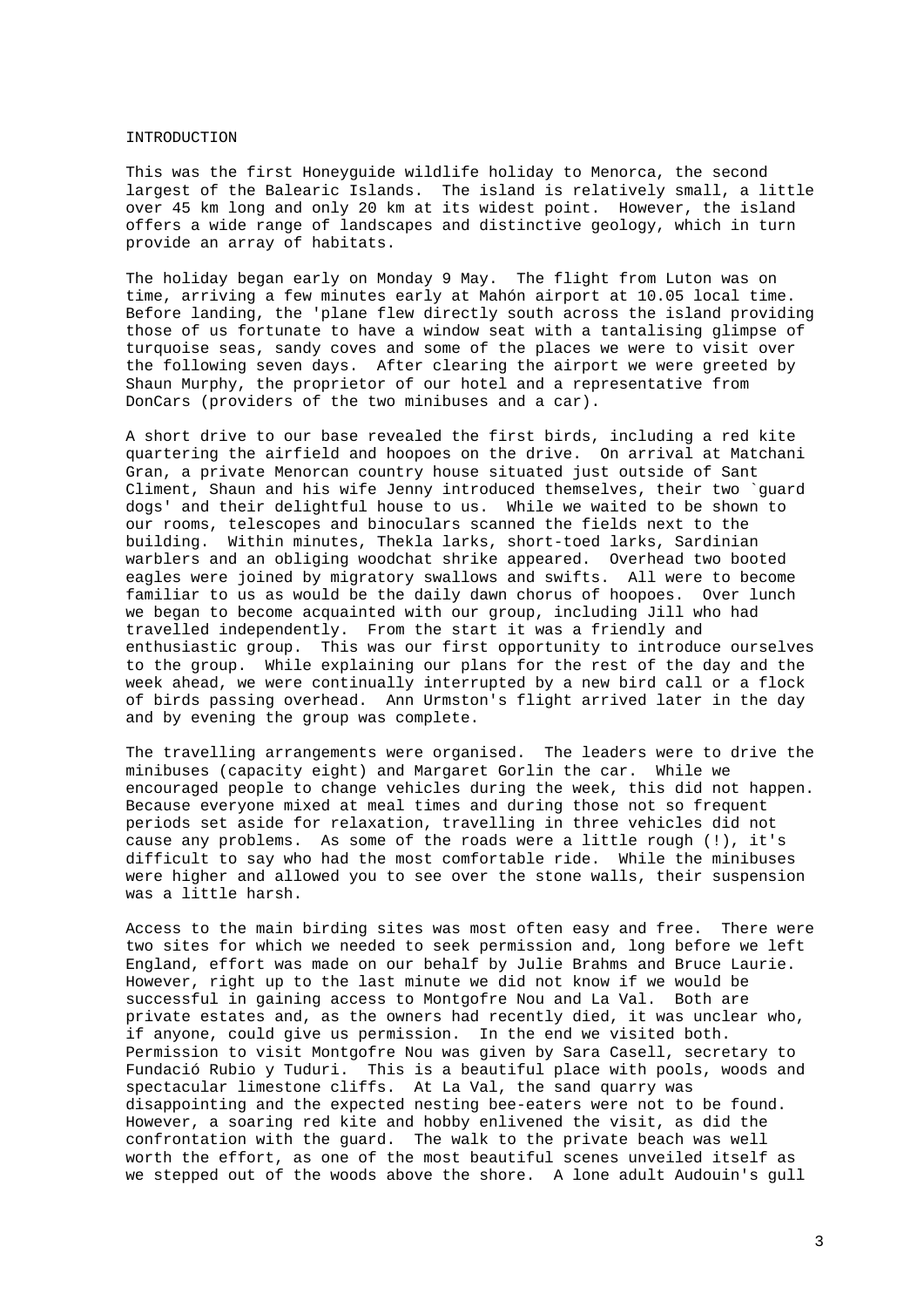stood on the rocks surrounded by clear turquoise water. As we left, more and more visitors appeared; it is obviously well known to the locals and a favoured site for Sunday outings. We wondered what the future held for this beautiful estate.



The weather was generally very good, warm with light breezes during the day and cool at night. On one or two days cloud began to build but the anticipated rain never materialised apart from one heavy cloud-burst that accompanied thunder and lightning on Thursday evening. The good weather was responsible for a poor movement of migrants. The number of migrants was low and is reflected in a total of just over 80 species for the holiday. However, the resident birds performed well. All of the island's special birds were seen and seen well. Flocks of bee-eaters adorned roadside wires, booted eagles drifted overhead and stone-curlews called in the evenings.

During the week, Honeyguide had organised two talks. Both were in the evening at Matchani Gran. The first on Thursday was given by John Seymour. In one hour John attempted and succeeded to provide a potted history of the island: from pre-history and the times of the navetas and taulas (third century BC) to the complexities of Roman, English, Moorish, Catalonian and Spanish domination and to more recent times. The strategic importance of the natural harbour at Mao (Mahón) has long been the cause of disputes and battles, being first referred to as Portus Magonis by the Romans in 205 BC. The presentation helped us prepare for our visit to Santa Aqueda and for those of us who managed to climb to the top, the tales of Moorish palaces and Roman castles seemed all the more real.

The following evening, Santí from the Grup Balear d'Ornitologia i Defensa de la Naturalesa (GOB) explained about the recent effort to understand the decline in numbers of red kites on the island. Menorca, only 10 or so years ago, had 120 pairs. Today only 25 pairs breed. Research conducted by GOB, including the colour ringing of young kites, suggests persecution as the most likely cause. However, the reasons are not clear. While kites decline, booted eagle numbers increase (now some 60 pairs) and Egyptian vulture numbers remain stable. He also confirmed that, in recent years, both the Marmora'a warbler and lesser kestrel have been lost as breeding species. During the talk, Honeyguide made a contribution of £400 to the research on red kites.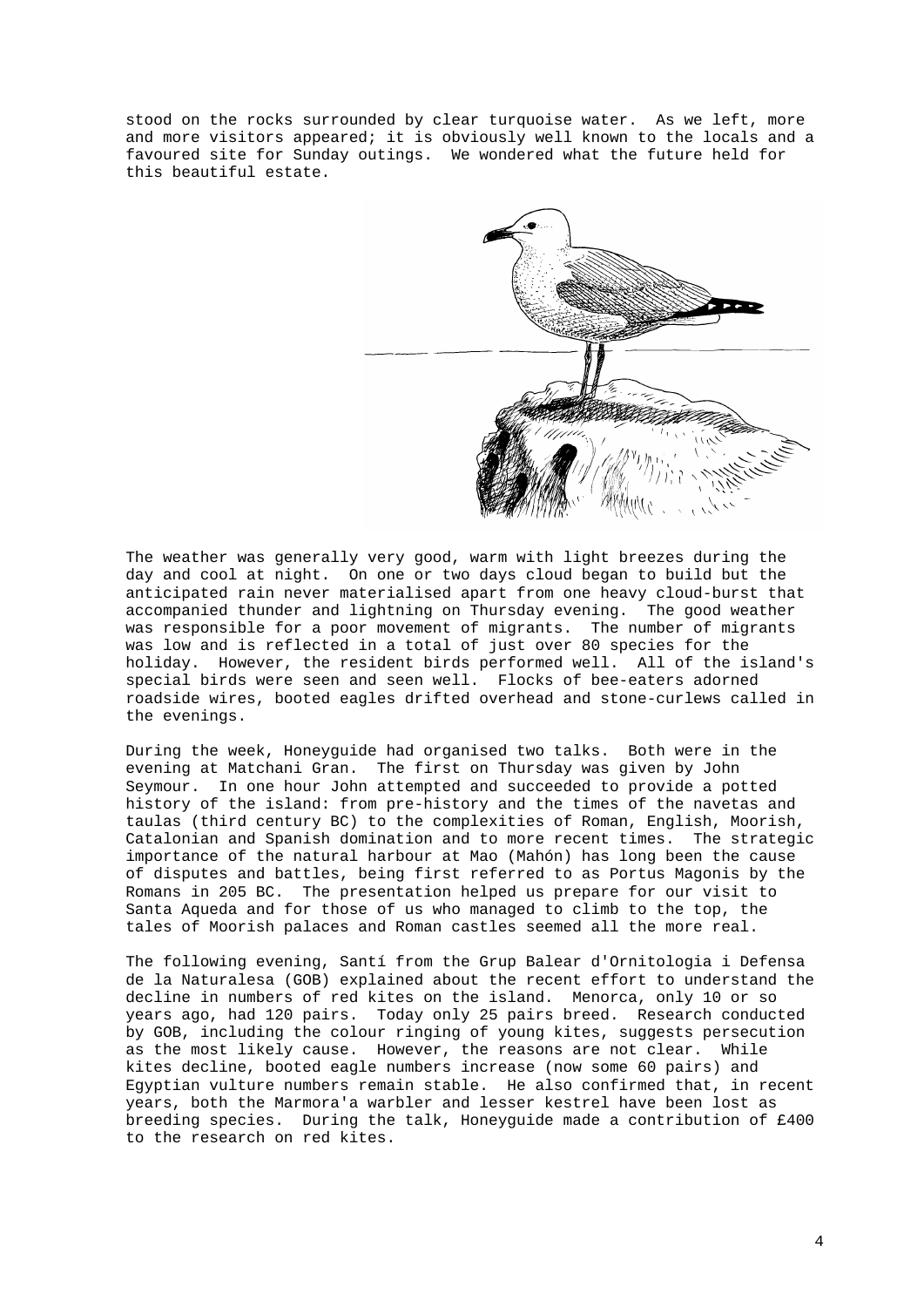During the week almost all parts of the island were visited, from the moonscape of the far north-west at Punta Nati to the lush wetlands surrounding Sant Jaume (Son Bou). Throughout the island, fields full of flowers provided an image of what our own countryside may have looked like in the past. Bright poppies, corn marigolds and thistles produced fields of red, yellow and blue. On the hillsides the maquis was splendid, glowing orange, yellow and green as new growth covered shrubs and a range of flowers joined the riot of colour. Such splendour almost matched the colours of the bee-eaters, whose presence dominated the holiday.

Brief as this introduction to the holiday must be, it must include comment on the participants. The success of any holiday is dependent on the people involved. And this holiday was a success. The group mixed well and all without exception shamed the leaders with their enthusiasm and energy. It was a lively group apparently enjoying the range of visits and long hours. To call it a holiday may not be the best description, we offered time to relax but usually another option, a walk or visit, was preferred. Even the visit to Mahón was used by some to view pallid swift, Audouin's gull and osprey. Matchani Gran was an excellent base, quiet and offering excellent birding on the premises. Other wildlife could also be enjoyed at leisure here - geckos darting up and down walls, tortoises rustling through the vegetation, butterflies ranging from swallowtails to tiny Lang's short-tailed blues and bats hawking insects over the swimming pool at dusk.

Shaun and Jenny were perfect hosts and the food excellent, although the night of the paella and rhubarb tart will long be remembered.

We would like to take this opportunity to thank all of the group for their enthusiasm, support and company throughout the week. We will remember the island for its birds, beauty and relaxing atmosphere and the holiday for its participants. I am sure we will all remember that almost continual chorus of nightingales and the tantalising glimpses as they flew across the drive or into bushes. We all shared the frustration of trying to get better views of this elusive bird. In the end we were all successful. Menorca lived up to its reputation as a friendly, relaxed island. Maybe some of its charm brushed off onto us all.

John Waldon and Leigh Lock



*booted eagle*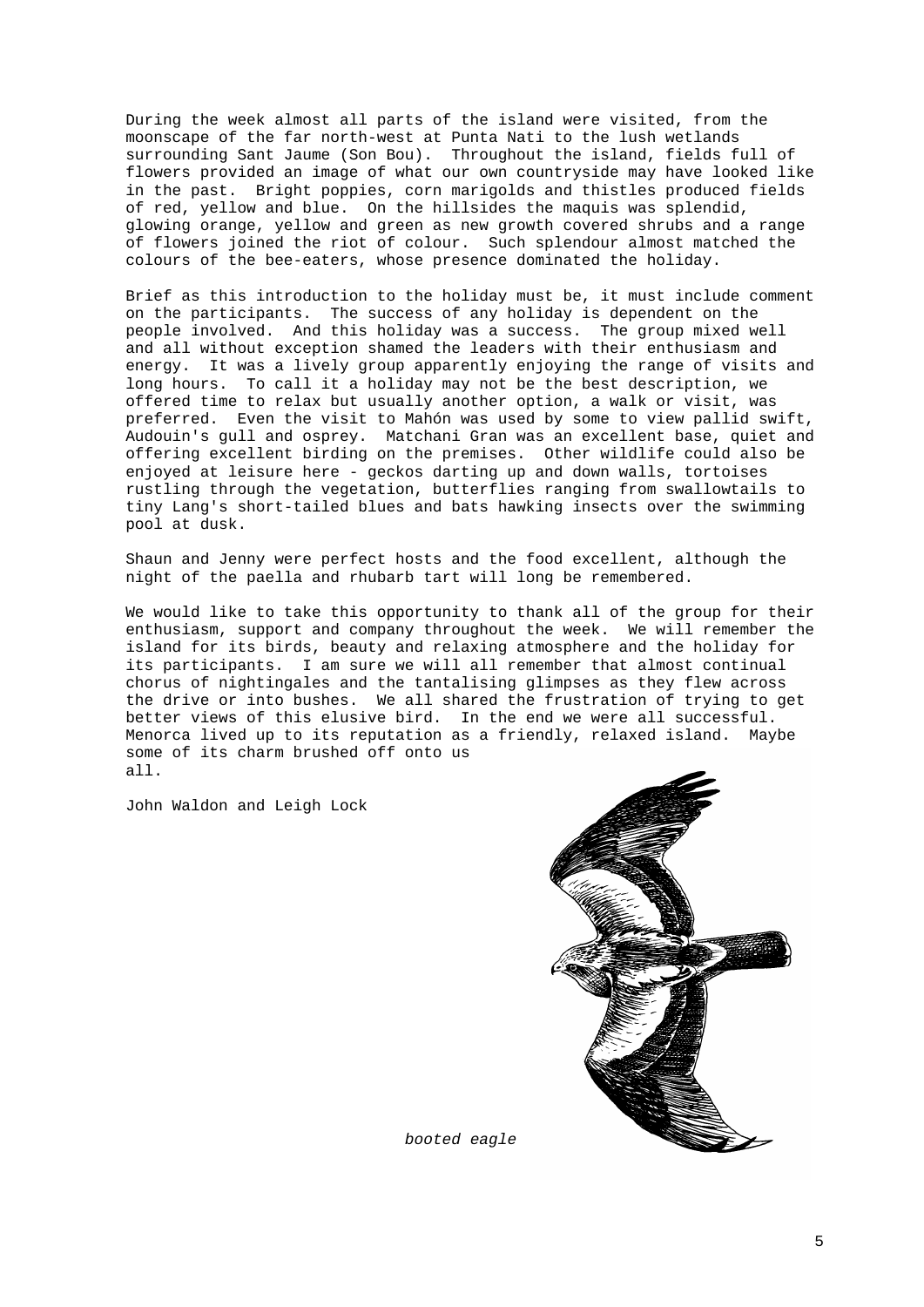#### **MONDAY 9 MAY - MATCHANI GRAN, MONT TORO, ES PRAT**

We arrived at Mahón airport at mid-morning where red kite and hoopoe vied for the first bird of the trip. After a short drive we were soon settled in to Matchani Gran in its lovely setting of small fields with stone walls, patches of scrub and an abundance of colourful wild flowers. Good birds too - woodchat shrike, thekla lark, short-toed lark and Sardinian warbler all enjoyed by the eager group. After a light lunch we headed off to the highest point of the island - Mont Toro. Here we were not only able to enjoy the breathtaking views but were able to appreciate the topography and land use of the island - the mosaic of small fields with mixed cultivation and grazing and stands of scrub in the lowlands with extensive cork oak and pine forests on the hills. Although few birds were seen, attention turned to the ground where a number of beautiful wild flowers were admired.

We then drove down to the lowland fields of Es Prat where birds were everywhere. Pride of place went to a group of seven bee-eaters perched on wires close to the road, giving extensive views and delighting the group with their exotic plumage and evocative liquid calls. Other highlights included good views of a tawny pipit, a brief melodious warbler and two alpine swifts among a flock of swifts.

At the end of a very busy day, we returned to Matchani Gran where everyone consumed vast quantities of food and drink and reflected on their introduction to Menorca.



### **TUESDAY 10 MAY - MATCHANI GRAN, ALBUFERA, FORNELLS, ES PRAT, CAP DE CAVALLERIA**

Hoopoes calling in Matchani Gran's grounds at dawn heralded the new day. An early morning walk in the fields behind Matchani Gran provided good views of hoopoes and woodchat shrike and a superb immature male Montagu's harrier. Nightingales sang loudly from surrounding bushes.

Following breakfast, we drove to Albufera Marshes - the largest freshwater lake in Menorca and fringed with pine woodland and Salicornia marsh. While the lake, most noted for its concentration of winter wildfowl, held little, a small pool provided us with an excellent selection of waders curlew sandpipers, little stints, two little ringed plovers and one Temminck's stint. The Salicornia marsh was also flower rich with Serapias orchids, pink Alliums and yellow bartsia most eyecatching.

After a brief stop for refreshments and views of osprey at Fornells, the group headed out towards the Cap de Cavalleria.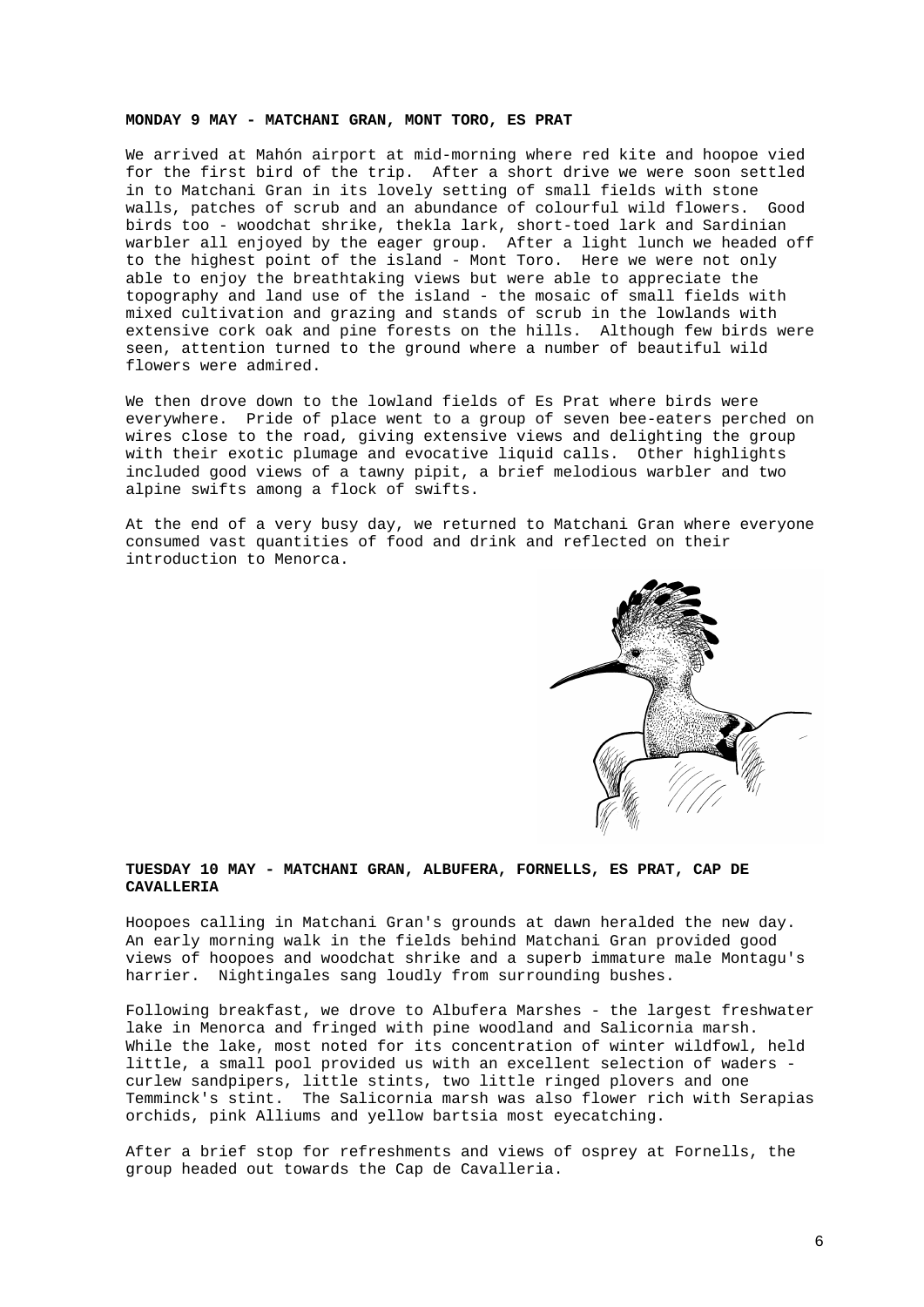En route, Es Prat produced bee-eaters as yesterday and an immature male red footed falcon. At the `Cap', the spectacular high cliffs, deep blue sea and almost lunar landscape of limestone exposures presented a stunning backdrop to the birds - blue rock thrushes, tawny pipits and another osprey - with good numbers of both Cory's and Mediterranean shearwaters moving offshore.

We then headed back to our Matchani Gran, where, as the sun was about to set, we were able to admire a partial eclipse.

## **WEDNESDAY 11 MAY MONTGOFRE, CAP FAVARITX**

For the morning session, we had arranged access to the private Montgofre estate where we hoped to see a variety of waders and water birds on a series of pools. We were not disappointed. The group was able to view Kentish plovers, black winged stilts and curlew sandpipers amongst others at very close range. Ruff, avocet, common sandpiper and Temminck's stint were also seen. The surrounding cliffs and crags also provided good views of booted eagle and peregrine at rest.

We then drove to the low rocky headland - the Cap Favaritz. Unfortunately, in the very hot midday sunshine there was little bird activity - but we were able to see our first Audouin's gull of the trip.

We then made a brief visit to the archaeological site of Torre d'en Gaumes, situated on a beautiful scrub covered hill top with commanding views of the surrounding countryside. Birds here included red kite and tawny pipit but most attention was focused on the butterflies - notably beautiful swallowtails and cleopatras (*below*).

The evening meal was at Roma's on the waterfront in Mahón.



## **THURSDAY 12 MAY - SON BOU, PUNTA PRIMA**

The morning was spent birdwatching around the marshes of Son Bou - the principal wetland site on Menorca with its dense stands of reeds and fringing marsh and sand dune habitats. On arrival at the southern end of the site the lucky few within the group glimpsed a night heron before it disappeared into the dense reeds. We were however all able to watch Cory's shearwaters offshore, and admire the beautiful flowers of the dunes with their clouds of painted ladies and other butterflies. Unfortunately, reedbed birds being what they are, many remained elusive. A moustached warbler was glimpsed, a great reed warbler was heard but there was little else to see. We then explored the northern side of the marsh and walked along a path running away from the village. This proved to be outstanding. Great white egret, purple heron and squacco heron were all seen at distance in flight over the marsh with two cattle egrets giving excellent views amongst cattle. Pride of place though must go to a pair of fan-tailed warblers - at best glimpsed by most of the group until then, giving stunning views beside the path. Our lunch was eaten on the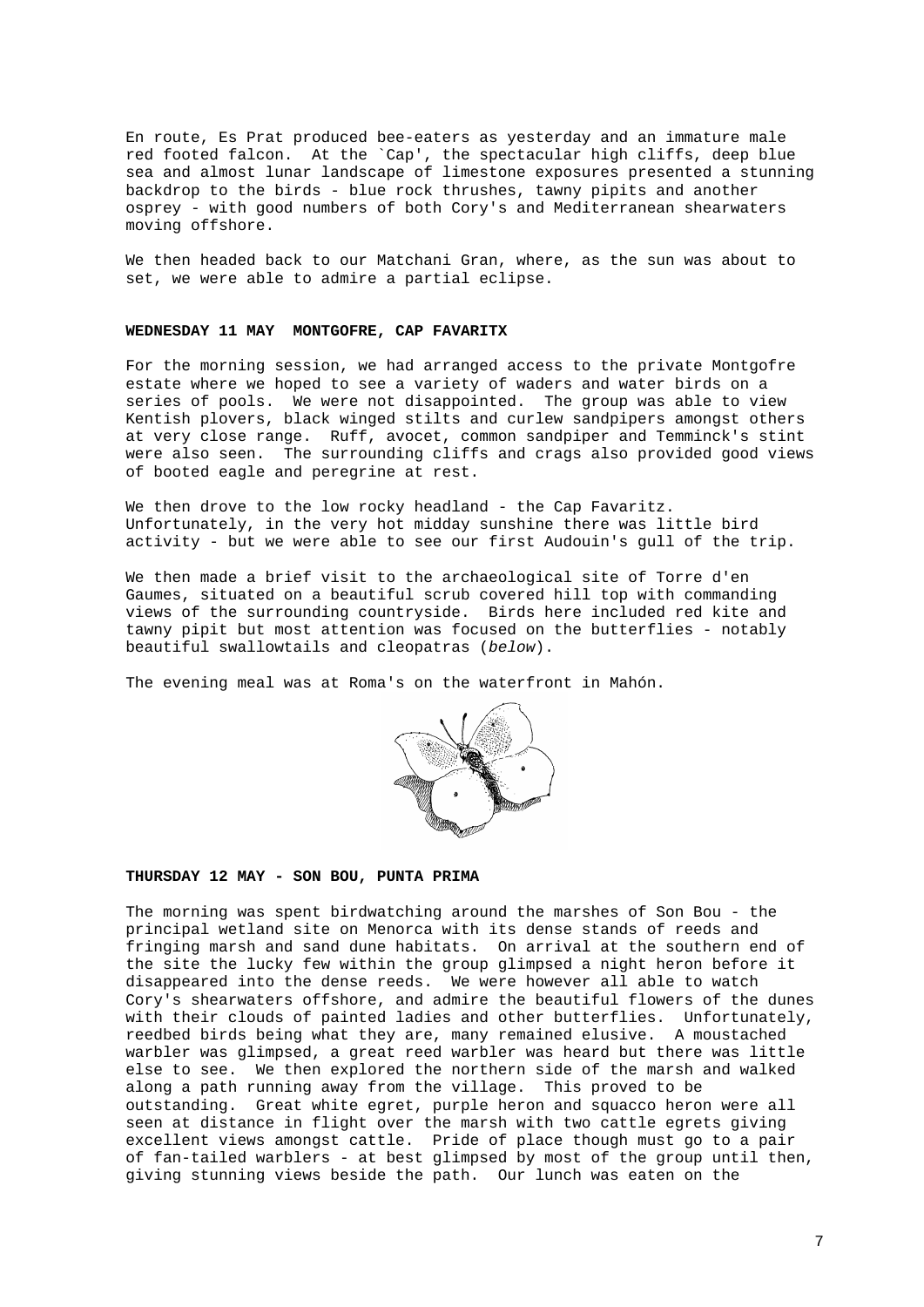scrubby, rocky slopes above Son Bou and we then returned to Matchani Gran for a `siesta'.

Our brief afternoon visit was to Punta Prima in the south east corner of the island. The sea breeze was beautifully refreshing as we strolled along the coast with its rocky shore and inland slopes covered in maquis. Two adult Audouin's gulls drifted past and shags swam offshore. We returned to Matchani Gran for our evening meal.

#### **FRIDAY 13 MAY - PUNTA NATI, CIUTADELLA, SANTA AGUEDA**

We set off early for our longest drive to Ciutadella in the north west corner of the island. On reaching the town we headed north towards the Punta Nati in search of the town's rubbish tip. Not the most beautiful of birding locations but a superb birdwatching spectacle. In addition to flocks of ravens, we were treated to excellent views of several red and two black kites with a juvenile Egyptian vulture observed feeding on the ground. The barren stony fields to the north of the tip produced blue rock thrush and wheatear with two incredibly elusive stone-curlews often motionless and perfectly camouflaged amongst the rocks. The botanists in the group also appreciated the beautiful flowering caper plants amongst the rocks.

We returned to Ciutadella where we were able to explore this historical town before heading back eastwards. En route we stopped at Santa Agueda, a wooded hillside with an ancient hill fort on its summit. The ascent through the woodland and scrub along the ancient trackway is the sunny afternoon was very pleasant but produced few birds. A young ladder snake was seen at the bottom of the hill and numerous butterflies adorned the flowers of the meadows and path edges.

The drive back via the Es Prat area produced flocks of bee-eaters on roadside wires and a large adult ladder snake was seen crossing the road.

#### **SATURDAY 14 MAY - SON BOU, MAHON, CALA MESQUIDA**

The group made an early morning start and set off for Son Bou. Overnight rain cleared and the morning was beautifully clear and fresh. The birds failed to perform as we would have wished but the path along the northern edge, so productive two days ago, again produced lots of birds. Fantastic views of an adult Egyptian vulture was the highlight - then good views of woodchat shrike and redstart along with two squacco herons in a flooded field. The shopping trip to Mahón followed, but even this produced good birds - groups of pallid swifts screaming over the rooftops of the town and at least fours adult Audouin's gulls and an osprey in Mahón harbour.

After a welcome rest by the pool, the group went out in search of Dartford warblers at Cala Mesquida. This proved to be a beautiful spot on the coast - sandy and rocky coasts with scrub covered slopes. The Dartford warblers proved elusive - providing only fleeting views after a lengthy search. The beachside tamarisks and small valleys were found to be full of migrants with flycatchers, whinchat, redstart, a brief golden oriole and bee-eaters arriving in off the sea. A fine end to a fine day.

#### **SUNDAY 15 MAY - LA VAL, FORNELLS, S'ALGAR**

The group made the long trip to La Val, a private estate, where we hoped to visit a bee-eater colony. Unfortunately, while our arrival was greeted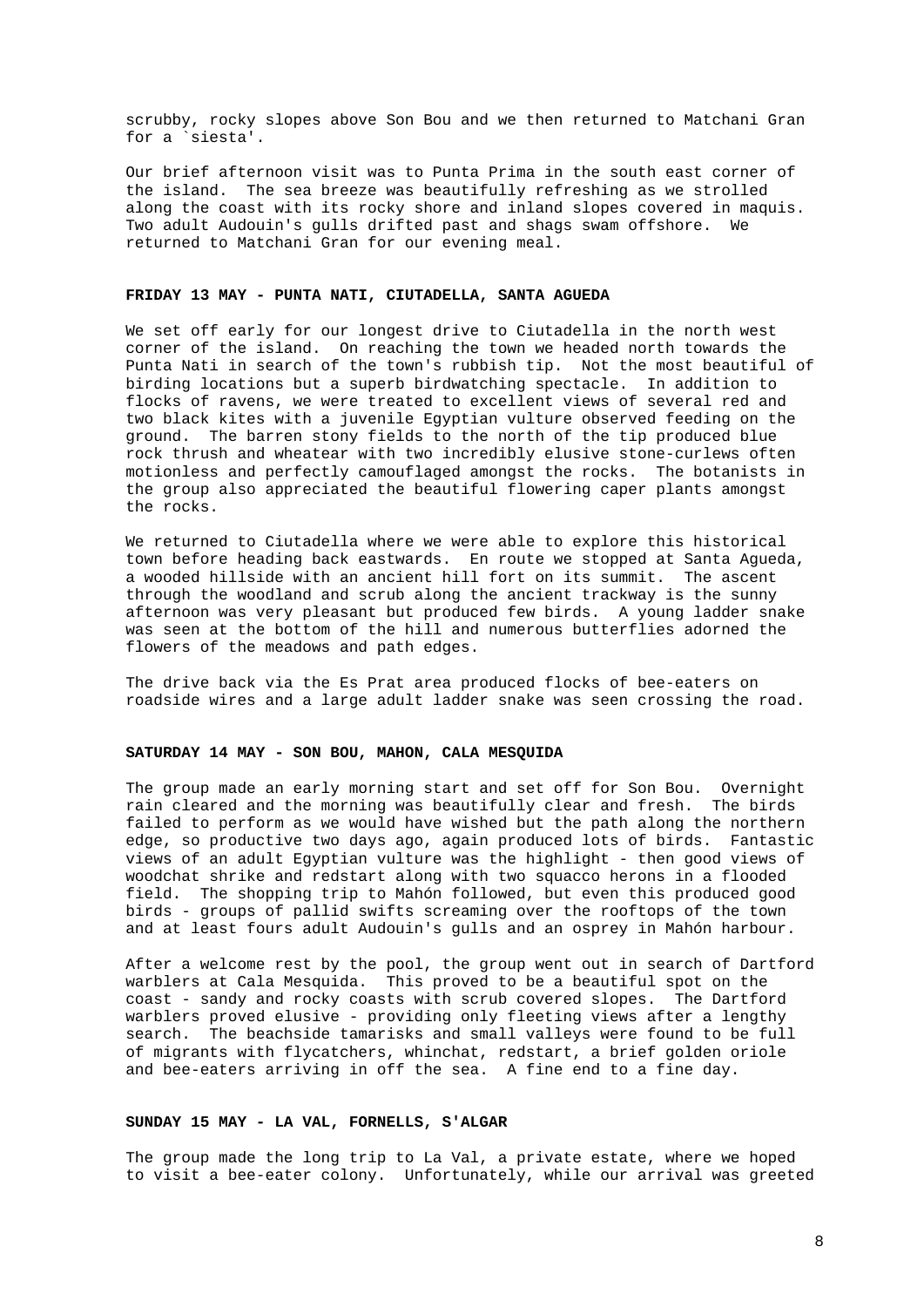with the sight and sounds of bee-eaters catching bees over sand quarries within woodland clearings, we could not locate the nest site. A walk to the nearby beach produced few birds except a lone Audouin's gull but was worth it for the breathtaking views. Hobby, woodchat shrike, tawny pipit and red kite were all seen well within this area.

We drove to Fornells for a refreshment stop - where the group was promised that the osprey would be fishing at 3pm. At 3pm on the dot, the osprey dutifully appeared - flapping heavily as it carried an enormous fish to its nearby nest site.

A siesta at Matchani Gran was followed by an evening visit to S'Algar where we hoped to hear Scops owl and nightjar. A rocky valley with scrub dominated slopes provided the setting for our evening visit. A distant scops owl called and the evocative calling of stone-curlews reached fever pitch as the evening wore on but the nightjars remained silent and the call of our final evening meal won.

## **MONDAY 16 MAY - MATCHANI GRAN**

The hoopoe awoke the group at dawn for the final time on our holiday. Outside, the nightingales delivered their beautiful song and Sardinian warblers called from low bushes. As the sun rose in the sky and the day began to warm, a long red kite drifted lazily over Matchani Gran. With these now familiar sights and sounds all around us, we packed and boarded the minibuses for the last time for our trip to the airport and reflected upon all the events of the past week.



#### **SPECIES LIST**

Cory's shearwater: small number (c10) seen inshore from Cap de Cavalleria pm 10th. About 10 seen inshore from Son Bou on the 12th.

Mediterranean shearwater: ones and twos, close inshore at Cap de Cavalleria on the 10th.

Shag: between one and five seen on most visits to the coast. Pale juveniles observed at Cap de Cavalleria and near Punta Prima.

Little bittern: single female glimpsed by John Waldon at Son Bou on 14th.

Night heron: single adult flew low over reeds and landed in dead tree before disappearing into reeds on the 12th at Son Bou.

Squacco heron: one seen briefly on the 12th at Son Bou, with two birds seen in wet fields to west of marsh on 14th.

Cattle egret: two sub adults with cattle in fields to west of Son Bou on the 12th and 14th. Accompanied cattle into farmstead.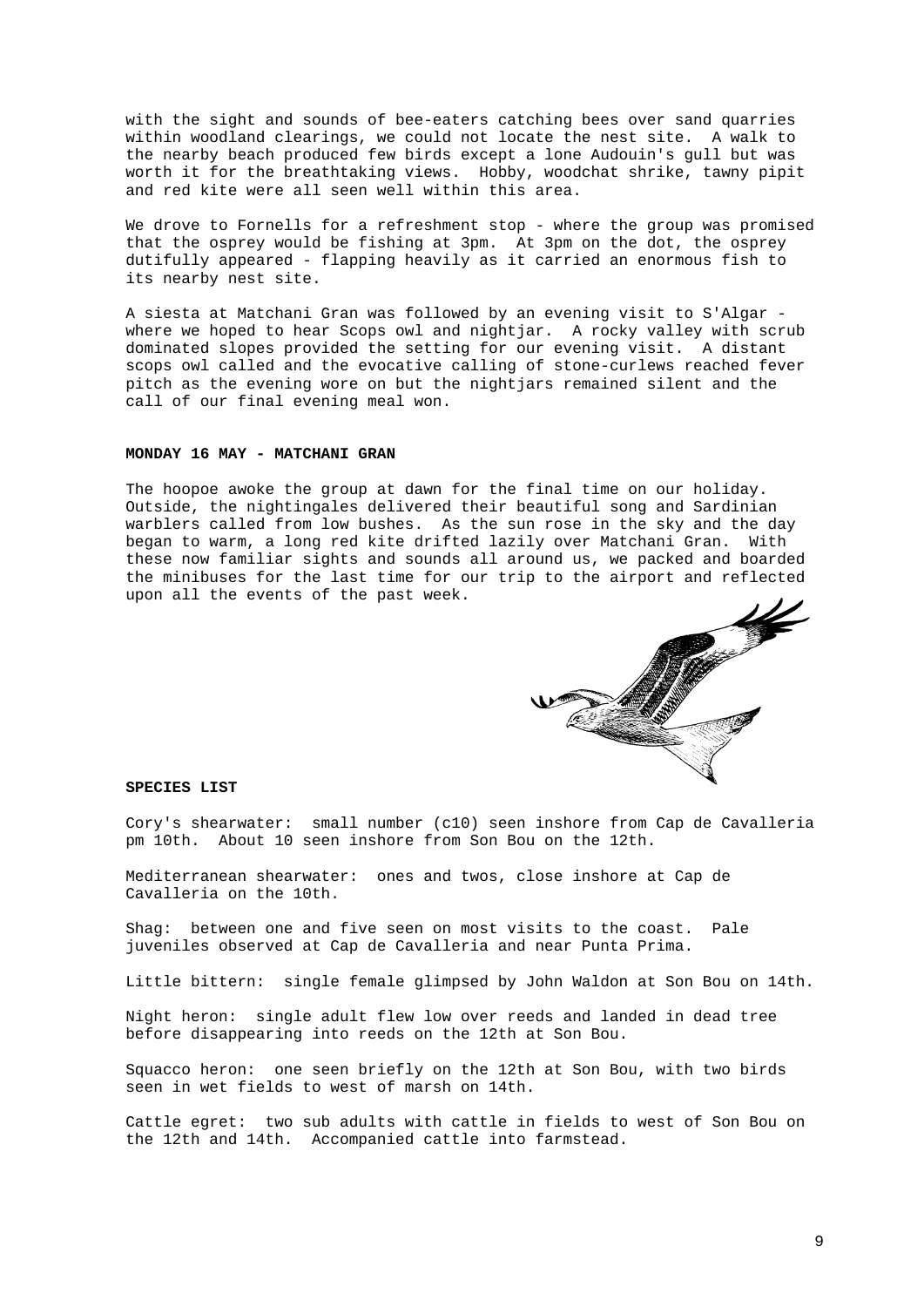Little egret: at least four at S'Albufera d'es Grau on 10th, three at Montgofre on 11th and two seen at Son Bou (12th and 14th).

Great white heron: one seen flying towards sea at Son Bou on 12th. Although distant views, size and shape clearly noted.

Grey heron: between one and three individuals seen at Son Bou, Montgofre and S'Albufera d'es Grau.

Purple heron: three at Son Bou on the 12th.

Mallard: the only duck seen during the week. Pair and small groups (<5) seen at S'Albufera d'es Grau, Montgofre and Son Bou.

Black kite: two at the rubbish dump on the road to Punta Nati on the 13th.

Red kite: maximum daily total of four birds. Four seen at rubbish dump at Punta Nati on the 13th. Best view of soaring bird at La Val on the 15th, regularly seen east of the town of Sant Climent. Wing tagged (yellow) first year birds at Torre d'en Gaumes on the 11th, Punta Nati 13th. (GOB - reported c25 pairs on island).

Egyptian vulture: daily maximum of six birds. One juvenile glimpsed north of El Toro on 9th. Most seen in the north and west. Six, including one juvenile, feeding on the ground seen at Punta Nati rubbish dump on the 13th. Seen occasionally from Matchani Gran.

Marsh harrier: adult female hunting close to main road to Es Grau near Shangri-La 10th, adult female seen at Es Prat 13th.

Montagu's harrier: sub adult male quartering over farmland near airport/Matchani Gran on the 10th.

Booted eagle: one of the most frequently seen raptors. Daily maximum nine. Pale and dark phase seen from Matchani Gran. Pair at nest on the road to Montgofre. (GOB c60 pairs).

Osprey: one carrying fish at Fornells, two together at the same site later in the day, one fishing in cove north of Cap de Cavalleria (all on the 10th). Single seen fishing in Mahón harbour on the 14th and single at Fornells on the 15th. (GOB reported c6 pairs).

Kestrel: seen every day and throughout the island. Female at nest in electricity sub station on 10th had two eggs. No birds or eggs on 14th. Commonest raptor.

Hobby: one seen over farmland near airport morning of 10th, one watched clearly at La Val on 15th.

Peregrine: one male on rock face near Montgofre and later flying towards coast on the 11th, two including adult female flying over Son Bou on 12th.

Red footed falcon: small dark falcon seen hawking for insects with large flock of swifts and swallows at Es Prat on the 10th may have been this species.

Red-legged partridge: one bird at Cap de Cavalleria 10th. Single at Punta Nati.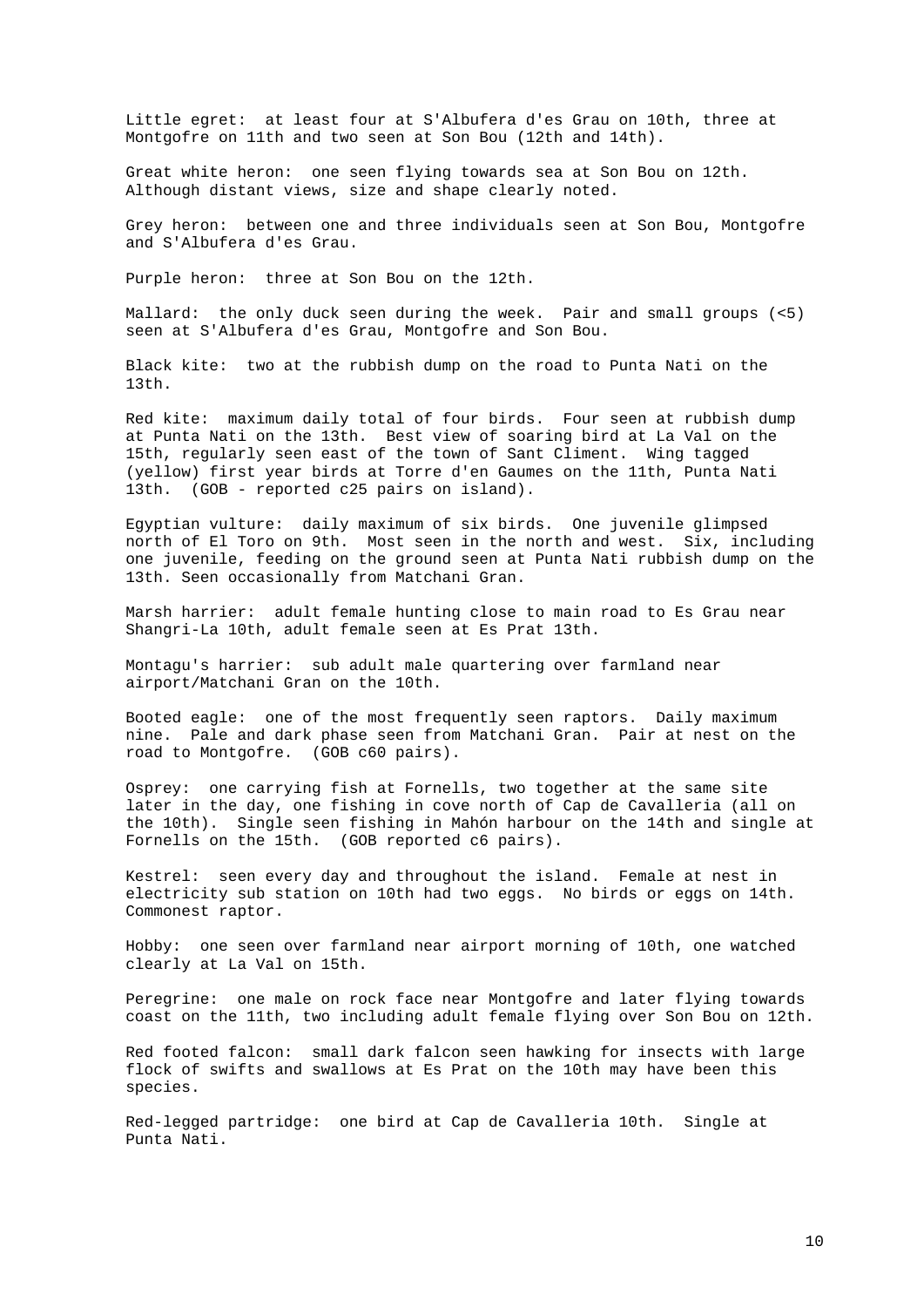Quail: heard calling from many places including Es Prat, farmland around Matchani Gran and near Es Grau throughout week.

Water rail: heard calling at Son Bou on 12th.

Moorhen: singles at Son Bou 12th and 14th.

Coot: groups at S'Albufera d'es Grau (<20) and Son Bou (<5).

Black winged stilt: 16 at Montgofre on 11th.

Avocet: one at Montgofre on 11th.



Stone-curlew: heard calling around Matchani Gran and during visit to Raco d'es Rafalet 15th. One seen well at Punta Nati 13th. One flushed from fields near Matchani Gran by John Waldon on 12th.

Little ringed plover: one on pool near pinewoods at Es Grau on 10th. Three at Montgofre on 11th and two on the pool at Es Grau on 12th.

Ringed plover: small flock (c10) at Es Grau pool and at Montgofre (10th and 11th respectively). Two on Es Grau pool on 15th. One seen at Son Bou on 12th.

Kentish plover: up to 12 at Montgofre, including breeding pairs on 11th.

Little stint: eight at Es Grau pool on the 10th, small flock (c8) at Montgofre (possibly same flock) on 11th, six at Es Prat on the 13th, one at Es Grau on the 15th.

Temminck's stint: one on Es Grau pool on the 10th. One at Montgofre on the 11th (possibly same bird).

Ruff: one at Montgofre on the 11th.

Common sandpiper: two at Es Grau end of S'Albufera d'es Grau on 15th, one at Montgofre on 11th.

Curlew sandpiper: ten on pools at Es Grau on the 10th, including birds in full summer plumage. Similar flock at Montgofre on the 11th. One at Es Grau pool on the 15th.

Audouin's gull: seen in Mahón harbour (three), Punta Prima (three), Cap de Favaritz o de Capifort (three). La Val beach (one). At least four at Mahón, all adults.

Yellow-legged gull: abundant throughout island, especially in harbour and at rubbish dump.

Rock dove: ones and twos seen at rock faces and cliffs including on the road to Montgofre and Cap de Cavalleria.

Woodpigeon: singles flew across the road near woodland in the northern area of the island. Four at La Val was the highest total (15th).

Turtle dove: small group of up to 10 birds seen throughout the island, passage near Matchani Gran on 14th. Injured bird (caught by cat) greeted us on arrival at Matchani Gran. Heard calling in pine woods at La Val (15th) and at Es Grau.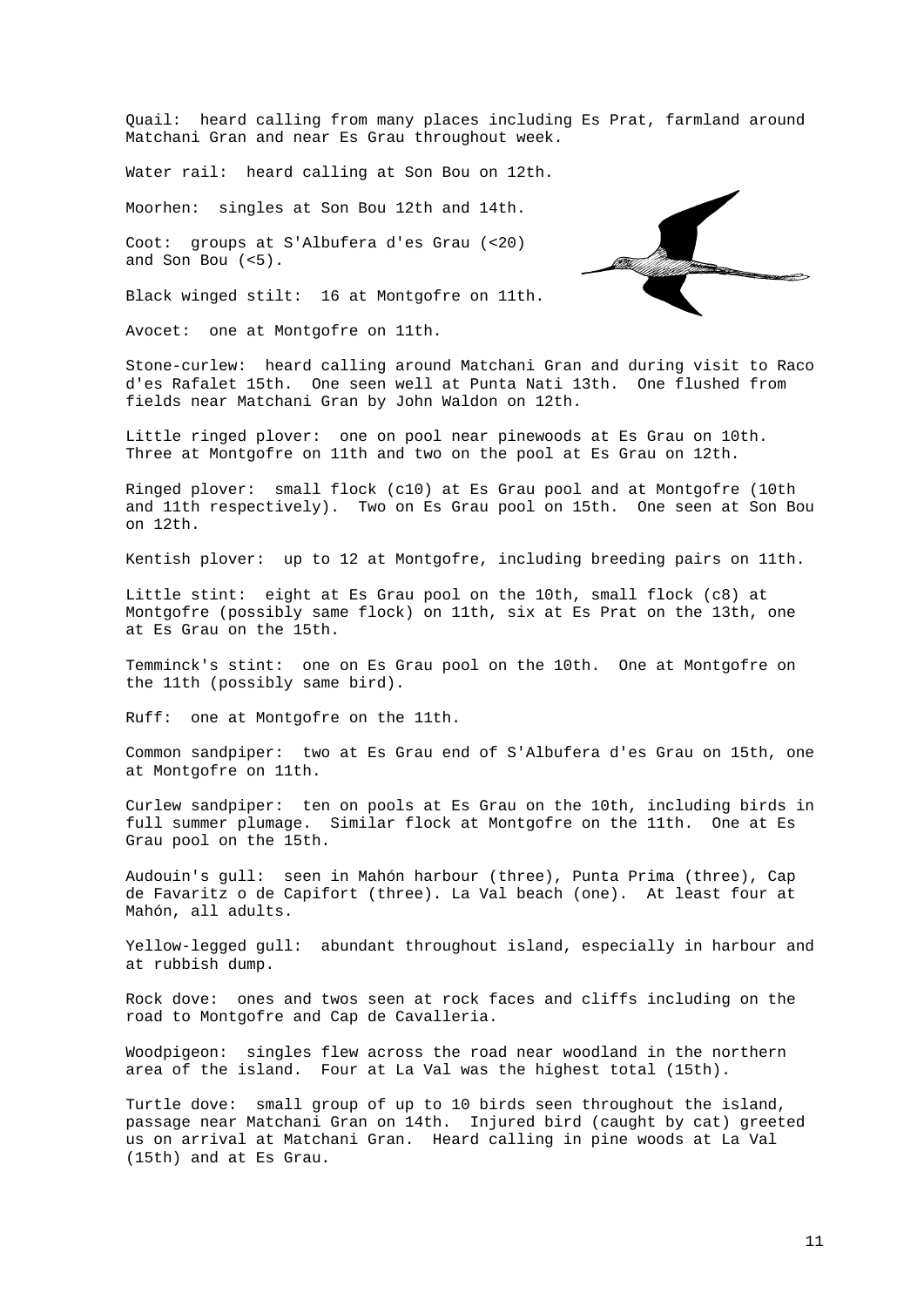Scops owl: dead on road from Alaior to Son Bou. One heard at S'Algar on the evening of 15th.

Swift: passage on most days. Common especially over Mahón and Cuitadella and on headlands. Large flock c100 noted at Es Prat on 10th.

Pallid swift: flocks were seen well at Es Castell and Mahón with one single bird at Son Bou on 14th.

Alpine swift: one at Es Prat on the 9th, two there on the 10th.

Bee-eater: seen on every day of the holiday. Breeding and migratory birds noted. Concentrations at Es Prat on the 9th and 10th, especially along back road from Es Mercadal. Small flock c10 noted at Montgofre, Es Grau, La Val beach. Larger (c20) numbers on potential breeding sites at La Val. Migrating flock seen at Montgofre and Cala Mesquida.

Hoopoe: seen every day, especially around Matchani Gran. Dawn chorus of up to three males at Matchani Gran. Up to five on the drive. Several seen carrying food.

Short-toed lark: common on farmland, especially in dry rocky fields around Matchani Gran.

Thekla lark: common around Matchani Gran. Male frequently sang from the roof.

Swallow: pair nesting at Matchani Gran. Flocks seen along north coast especially at Es Prat, c100.

House martin: small number accompanying swallows. Mostly singles with one flock of c10.

Tawny pipit: singles recorded at airport, La Val, Punta Nati, Es Grau, Son Bou and Es Prat.

Yellow wagtail: flock of c20 on road to Cap de Cavalleria on 10th included several races. Flock of 10 at Son Bou on the 14th. Singles heard or seen at Son Bou, Es Grau and Matchani Gran.

Nightingale: heard throughout island. Birds singing from all dense clumps of scrub. Four or five on Matchani Gran drive occasionally glimpsed, especially on early morning walks near Matchani Gran.

Redstart: single bird seen in scrub near Matchani Gran on 9th, 11th and 14th. Also on the 14th, female at Cala de Sa Mesquida.

Whinchat: single at Cala de Sa Mesquida on the 14th.

Stonechat Abundant throughout island. Males noticeably black and white. Daily estimate 20 on the 9th.

Wheatear: singles seen at Matchani Gran on the 13th, Punta Nati 13th.

Blue rock thrush: best views obtained at Punta Nati on the 13th (c6). Distant views of birds at Cap de Cavalleria on 10th, Montgofre 11th and Cala de Sa Mesquida on 14th.

Blackbird: singles heard and seen most days from all parts of the island.